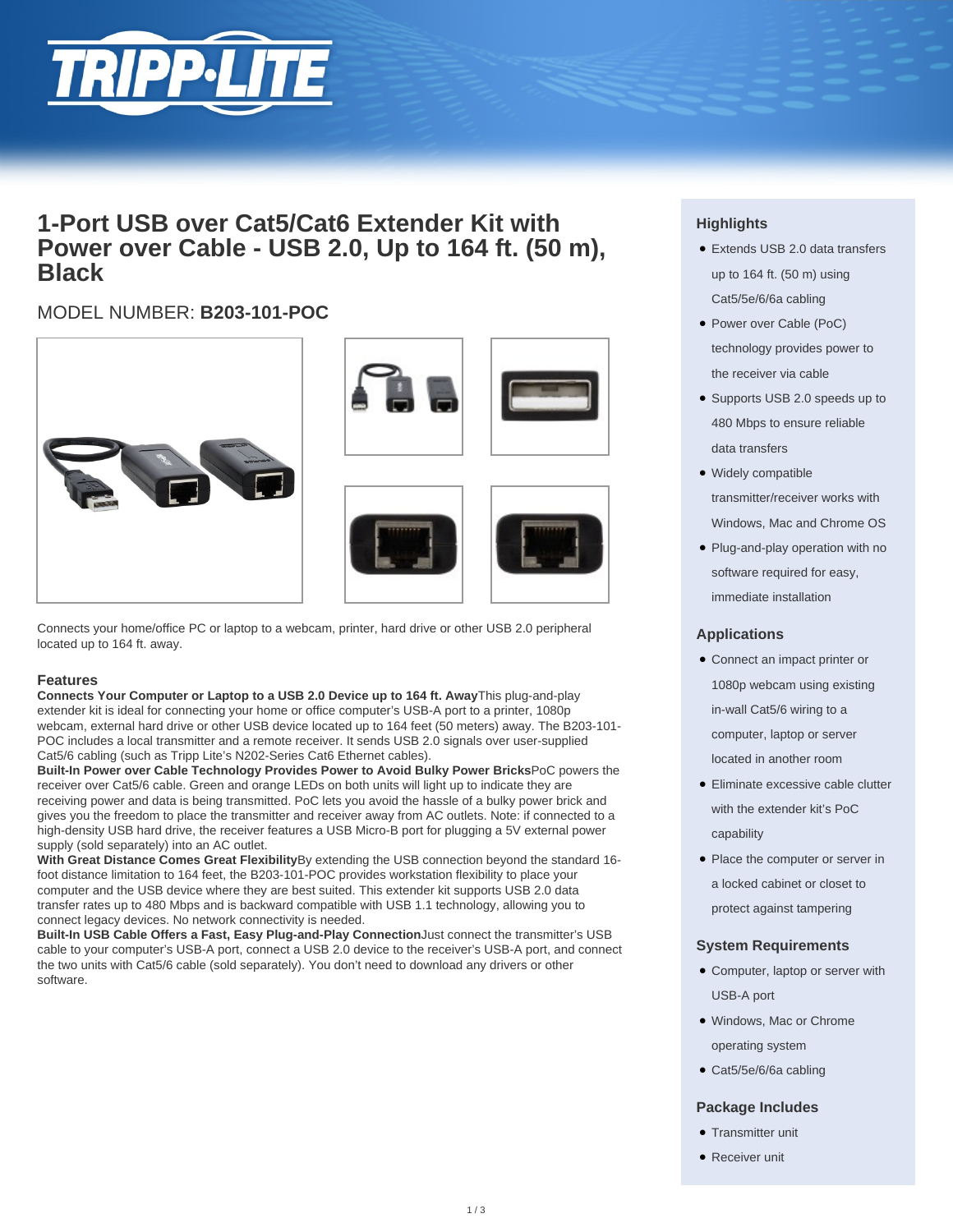

• Owner's manual

# **Specifications**

| <b>OVERVIEW</b>                              |                                                                                                                   |  |
|----------------------------------------------|-------------------------------------------------------------------------------------------------------------------|--|
| <b>UPC Code</b>                              | 037332252883                                                                                                      |  |
| <b>INPUT</b>                                 |                                                                                                                   |  |
|                                              |                                                                                                                   |  |
| Built-In Cable Length (ft.)                  | $\mathbf{1}$                                                                                                      |  |
| Built-In Cable Length (m)                    | 0.025                                                                                                             |  |
| Built-In Cable Length (in.)                  | 12                                                                                                                |  |
| Built-In Cable Length (cm)                   | 2.54                                                                                                              |  |
| Product Length (in.)                         | 14.67                                                                                                             |  |
| Product Length (cm.)                         | 37.26                                                                                                             |  |
| Product Length (ft.)                         | 1.22                                                                                                              |  |
| Product Length (m.)                          | 0.372                                                                                                             |  |
| <b>USER INTERFACE, ALERTS &amp; CONTROLS</b> |                                                                                                                   |  |
| <b>LED</b> Indicators                        | Transmitter: 1x Green (CONNECTION), 1x Orange (ACTIVITY)<br>Receiver: 1x Green (CONNECTION), 1x Orange (ACTIVITY) |  |
| <b>CHARGING</b>                              |                                                                                                                   |  |
| USB Power Delivery (PD) Charging<br>Support  | <b>No</b>                                                                                                         |  |
| <b>PHYSICAL</b>                              |                                                                                                                   |  |
| Color                                        | <b>Black</b>                                                                                                      |  |
| <b>Material of Construction</b>              | <b>PVC</b>                                                                                                        |  |
| Receiver Unit Dimensions (hwd /<br>cm.)      | 1.49 x 2.59 x 5.99                                                                                                |  |
| Receiver Unit Dimensions (hwd / in.)         | $0.59 \times 1.02 \times 2.36$                                                                                    |  |
| Transmitter Unit Dimensions (hwd /<br>cm.)   | 1.49 x 2.59 x 5.99                                                                                                |  |
| Transmitter Unit Dimensions (hwd /<br>in.)   | 0.59 x 1.02 x 2.36                                                                                                |  |
| Unit Packaging Type                          | Box                                                                                                               |  |
| Unit Weight (kg)                             | 0.08                                                                                                              |  |
| Unit Weight (lbs.)                           | 0.17                                                                                                              |  |